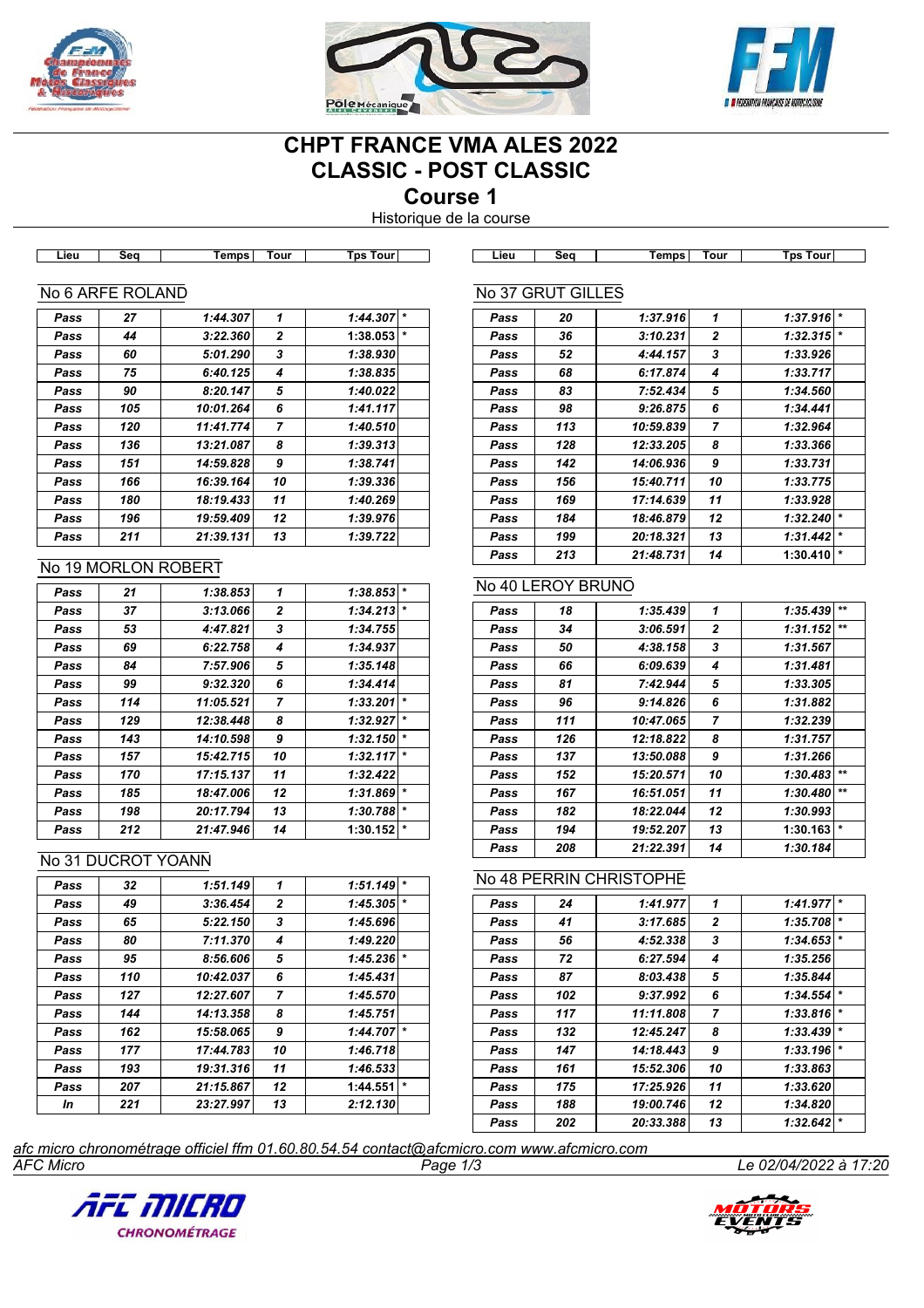





# CLASSIC - POST CLASSIC

Course 1

Historique de la course

|  |  | .ieu | ser | <b>Temps</b> | Tour | Tour<br>Гps |  | _ieu | - -<br>. | <b>Temps</b> | Tour | <b>TDS</b><br>. our |
|--|--|------|-----|--------------|------|-------------|--|------|----------|--------------|------|---------------------|
|--|--|------|-----|--------------|------|-------------|--|------|----------|--------------|------|---------------------|

# No 48 PERRIN CHRISTOPHE

| 216 | 5021<br>74 | - - - | 1 ∗ |
|-----|------------|-------|-----|
|-----|------------|-------|-----|

# No 53 LALEVE PHILIPPE

| Pass | 30  | 1:50.573  | 1            | $\star$<br>1:50.573 |
|------|-----|-----------|--------------|---------------------|
| Pass | 47  | 3:29.424  | $\mathbf{2}$ | $\star$<br>1:38.851 |
| Pass | 62  | 5:11.359  | 3            | 1:41.935            |
| Pass | 77  | 6:54.141  | 4            | 1:42.782            |
| Pass | 92  | 8:38.429  | 5            | 1:44.288            |
| Pass | 107 | 10:22.009 | 6            | 1:43.580            |
| Pass | 122 | 12:06.514 | 7            | 1:44.505            |
| Pass | 139 | 13:50.969 | 8            | 1:44.455            |
| Pass | 154 | 15:34.867 | 9            | 1:43.898            |
| Pass | 171 | 17:19.699 | 10           | 1:44.832            |
| Pass | 189 | 19:04.029 | 11           | 1:44.330            |
| Pass | 204 | 20:49.119 | 12           | 1:45.090            |
| Pass | 218 | 22:35.124 | 13           | 1:46.005            |

### No 80 WEISSENBACH PATRICE

| Pass | 29  | 1:46.610  | 1              | 1:46.610            |  |
|------|-----|-----------|----------------|---------------------|--|
| Pass | 45  | 3:28.265  | $\overline{2}$ | $\star$<br>1:41.655 |  |
| Pass | 63  | 5:11.673  | 3              | 1:43.408            |  |
| Pass | 78  | 6:57.914  | 4              | 1:46.241            |  |
| Pass | 93  | 8:43.249  | 5              | 1:45.335            |  |
| Pass | 108 | 10:29.626 | 6              | 1:46.377            |  |
| Pass | 123 | 12:14.688 | 7              | 1:45.062            |  |
| Pass | 140 | 13:58.284 | 8              | 1:43.596            |  |
| Pass | 158 | 15:43.186 | 9              | 1:44.902            |  |
| Pass | 176 | 17:26.617 | 10             | 1:43.431            |  |

### No 91 TOTEL FREDERIC

| Pass | 26 | 1:43.342 |   | $1:43.342$ *  |  |
|------|----|----------|---|---------------|--|
| Pass | 42 | 3:19.148 | ◠ | $1:35.806$ *  |  |
| Pass | 58 | 4:54.735 | u | $1:35.587$  * |  |

### No 112 MOISAN PHILIPPE

| Pass | 22  | 1:40.523  | 1            | 1:40.523 | $\star$ |
|------|-----|-----------|--------------|----------|---------|
| Pass | 38  | 3:15.072  | $\mathbf{2}$ | 1:34.549 | $\star$ |
| Pass | 55  | 4:51.273  | 3            | 1:36.201 |         |
| Pass | 71  | 6:26.920  | 4            | 1:35.647 |         |
| Pass | 86  | 8:02.833  | 5            | 1:35.913 |         |
| Pass | 101 | 9:37.336  | 6            | 1:34.503 | $\star$ |
| Pass | 116 | 11:11.068 | 7            | 1:33.732 | $\star$ |
| Pass | 131 | 12:44.288 | 8            | 1:33.220 | $\star$ |
| Pass | 146 | 14:17.738 | 9            | 1:33.450 |         |
| Pass | 160 | 15:51.250 | 10           | 1:33.512 |         |
| Pass | 174 | 17:25.699 | 11           | 1:34.449 |         |
| Pass | 187 | 19:00.078 | 12           | 1:34.379 |         |

| Lieu | Sea | Temps     | Tour | <b>Tps Tourl</b>        |
|------|-----|-----------|------|-------------------------|
| Pass | 201 | 20:32.673 | 13   | $1:32.595$ <sup>*</sup> |
| Pass | 215 | 22:04.650 | 14   | $1:31.977$ $*$          |

# No 122 VIAL CLAUDE

| Pass | 33  | 1:51.676  | 1              | 1:51.676 |         |
|------|-----|-----------|----------------|----------|---------|
| Pass | 48  | 3:35.040  | 2              | 1:43.364 |         |
| Pass | 64  | 5:18.950  | 3              | 1:43.910 |         |
| Pass | 79  | 7:03.123  | 4              | 1:44.173 |         |
| Pass | 94  | 8:46.985  | 5              | 1:43.862 |         |
| Pass | 109 | 10:31.269 | 6              | 1:44.284 |         |
| Pass | 124 | 12:15.010 | $\overline{7}$ | 1:43.741 |         |
| Pass | 141 | 13:59.110 | 8              | 1:44.100 |         |
| Pass | 155 | 15:40.582 | 9              | 1:41.472 | $\star$ |
| Pass | 173 | 17:23.248 | 10             | 1:42.666 |         |
| Pass | 190 | 19:05.730 | 11             | 1:42.482 |         |
| Pass | 203 | 20:47.099 | 12             | 1:41.369 | $\ast$  |
| Pass | 217 | 22:27.543 | 13             | 1:40.444 | $\star$ |

#### No 129 JOSLIN PATRICK

| Pass | 28  | 1:44.359  | 1              | 1:44.359 | $\ast$  |
|------|-----|-----------|----------------|----------|---------|
| Pass | 43  | 3:19.489  | 2              | 1:35.130 | $\star$ |
| Pass | 59  | 4:55.873  | 3              | 1:36.384 |         |
| Pass | 74  | 6:32.492  | 4              | 1:36.619 |         |
| Pass | 89  | 8:09.659  | 5              | 1:37.167 |         |
| Pass | 104 | 9:45.941  | 6              | 1:36.282 |         |
| Pass | 119 | 11:22.745 | $\overline{ }$ | 1:36.804 |         |
| Pass | 134 | 12:58.658 | 8              | 1:35.913 |         |
| Pass | 149 | 14:34.788 | 9              | 1:36.130 |         |
| Pass | 164 | 16:11.712 | 10             | 1:36.924 |         |
| Pass | 178 | 17:48.443 | 11             | 1:36.731 |         |
| Pass | 191 | 19:24.234 | 12             | 1:35.791 |         |
| Pass | 206 | 21:01.192 | 13             | 1:36.958 |         |
| Pass | 220 | 22:37.507 | 14             | 1:36.315 |         |

### No 132 FEUTRIER ERIC

| Pass | 25  | 1:42.054  | 1            | 1:42.054 | $\star$ |
|------|-----|-----------|--------------|----------|---------|
| Pass | 39  | 3:15.485  | $\mathbf{2}$ | 1:33.431 | $\star$ |
| Pass | 54  | 4:49.194  | 3            | 1:33.709 |         |
| Pass | 70  | 6:23.524  | 4            | 1:34.330 |         |
| Pass | 85  | 7:59.109  | 5            | 1:35.585 |         |
| Pass | 100 | 9:34.143  | 6            | 1:35.034 |         |
| Pass | 115 | 11:07.518 | 7            | 1:33.375 | $\star$ |
| Pass | 130 | 12:40.788 | 8            | 1:33.270 | $\star$ |
| Pass | 145 | 14:13.556 | 9            | 1:32.768 | $\star$ |
| Pass | 159 | 15:46.473 | 10           | 1:32.917 |         |
| Pass | 172 | 17:21.936 | 11           | 1:35.463 |         |
| Pass | 186 | 18:55.729 | 12           | 1:33.793 |         |
| Pass | 200 | 20:27.853 | 13           | 1:32.124 | $\star$ |
| Pass | 214 | 22:00.677 | 14           | 1:32.824 |         |

*AFC Micro Page 2/3 Le 02/04/2022 à 17:20 afc micro chronométrage officiel ffm 01.60.80.54.54 contact@afcmicro.com www.afcmicro.com*